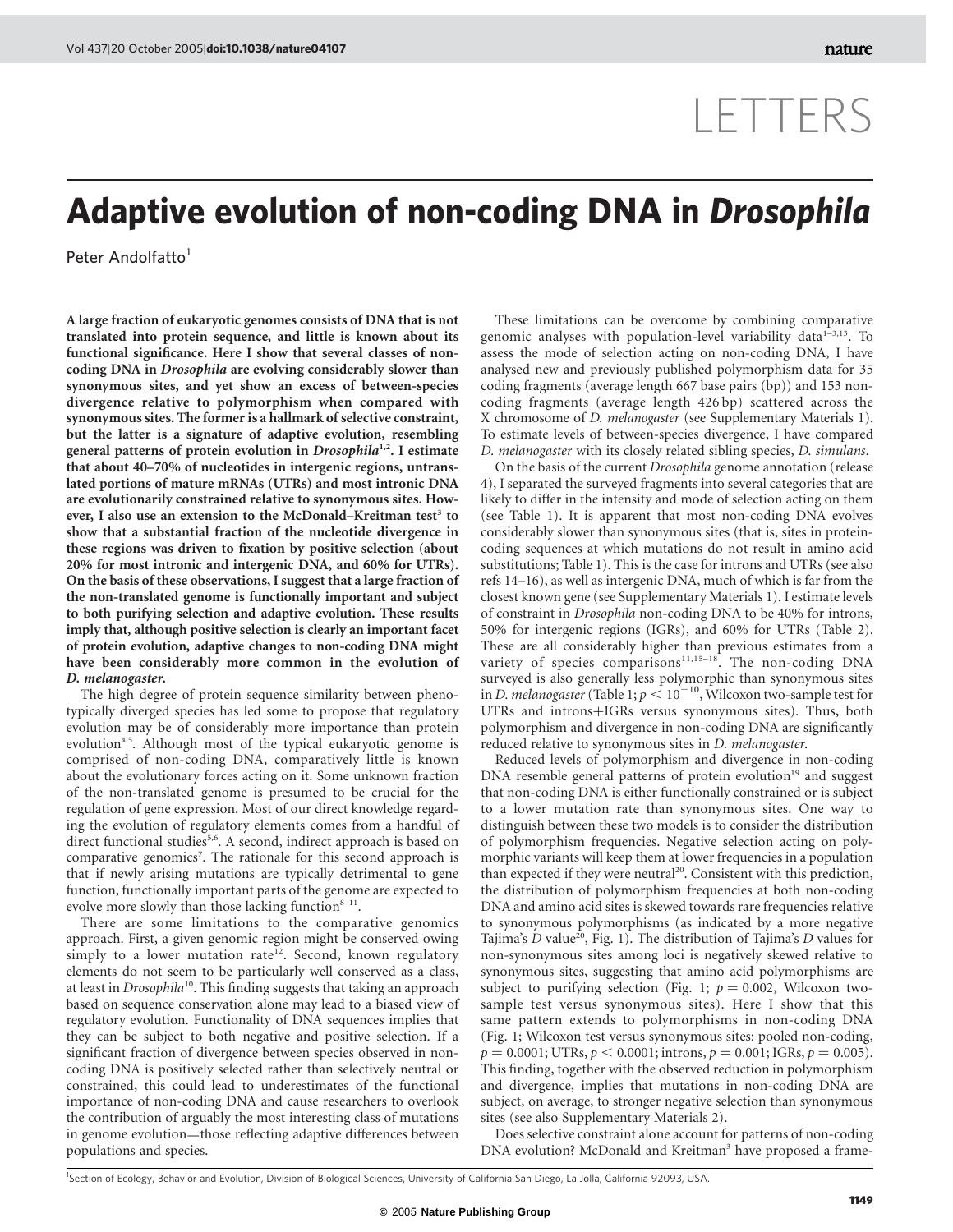|  |  |  |  |  | Table 1   Polymorphism and divergence in coding and non-coding DNA of D. melanogaster |
|--|--|--|--|--|---------------------------------------------------------------------------------------|
|--|--|--|--|--|---------------------------------------------------------------------------------------|

| <b>Mutation class</b> | No. of regions | Mean $\pi^*$ | Mean $D_{xy}$ <sup>+</sup> | D‡    | PS    | $p$                  | P'    | p#                                 |
|-----------------------|----------------|--------------|----------------------------|-------|-------|----------------------|-------|------------------------------------|
| Synonymous            | 35             | 2.87         | 13.59                      | 604   | 502   |                      | 323   |                                    |
| Non-synonymous        | 35             | 0.18         | 1.72                       | 260   | 115   | $<$ 10 <sup>-6</sup> | 52    | $<$ 10 <sup>-9</sup>               |
| Non-coding            | 153            | 1.06         | 5.94                       | 3.168 | 2,386 | 0.14                 | 1,295 | $< 10^{-3}$                        |
| <b>UTRs</b>           | 31             | 0.54         | 4.54                       | 471   | 246   | $<$ 10 $^{-5}$       | 107   | $<$ 10 <sup><math>-11</math></sup> |
| $5'$ UTRs             | 18             | 0.61         | 5.41                       | 328   | 160   | $<$ 10 $^{-5}$       | 71    | $<10^{-9}$                         |
| 3'UTRs                | 13             | 0.45         | 3.35                       | 143   | 86    | 0.034                | 36    | $< 10^{-4}$                        |
| Introns               |                | 1.25         | 6.71                       | 1.564 | 1,221 | 0.39                 | 675   | 0.010                              |
| <b>IGRs</b>           | 50             | 1.11         | 5.72                       | 1,133 | 919   | >0.5                 | 513   | 0.059                              |
| pIGRs                 | 20             | 1.29         | 6.58                       | 500   | 400   | >0.5                 | 237   | 0.25                               |
| dIGRs                 | 30             | 0.99         | 5.18                       | 633   | 519   | >0.5                 | 276   | 0.041                              |
| Introns+IGR           | 122            | 1.19         | 6.25                       | 2,697 | 2,140 | 0.50                 | 1,188 | 0.013                              |

Mutation classes: synonymous sites, non-synonymous sites, untranslated transcribed regions (UTRs), intergenic regions within 2 kb of a gene (pIGRs), intergenic regions more than 4 kb away from a gene (dIGRs).

 $^{\star}\pi$  is the weighted average within-species pairwise diversity per 100 sites.

 $\dagger D_{xy}$  is the weighted average pairwise divergence per 100 sites between D. melanogaster and D. simulans, corrected for multiple hits (Jukes-Cantor).  $D_{xy}$  at fourfold degenerate synonymous sites is 12.0%.

‡D is the estimated number of fixed differences between species using a Jukes–Cantor correction for multiple hits (see Methods).

§P is the number of intraspecific polymorphisms

kMcDonald–Kreitman test of probability using all polymorphisms.

 $\mathbb{P}$  is the number of intraspecific polymorphisms excluding singletons.

#McDonald–Kreitman test of probability excluding singleton polymorphisms. Probabilities are from two-tailed Fisher's exact tests and assume sites are independent. These are likely to be only slight underestimates given probable levels of intragenic recombination (see Supplementary Materials 2).

work to distinguish neutrality (and variation in mutation rate) from negative and positive selection in the genome. Their approach compares levels of polymorphism within and divergence between species for a putatively selected class of sites in the genome to a neutral standard. If reduced levels of polymorphism and divergence in non-coding DNA can be explained by a lower mutation rate, the ratio of polymorphism to divergence should be similar to that for synonymous sites. Positive selection will increase divergence relative to polymorphism at selected sites, whereas negative selection is expected to result in the opposite pattern<sup>21</sup>. Although this framework was originally designed to detect selection within protein-coding genes, it can be generalized to consider arbitrary classes of putatively selected sites sampled from multiple genomic regions, including non-coding DNA (see Supplementary Materials 2). Using all polymorphisms, there is a significant excess of divergence for amino acid replacement sites ( $p = 5 \times 10^{-7}$ ) and for UTRs ( $p = 3 \times 10^{-6}$ , two-tailed Fisher's exact test) but not at other subclasses of noncoding DNA (Table 1). This preliminary analysis suggests that, similar to the pattern observed for amino acid substitutions $1,2$ , a significant proportion of nucleotide divergence at UTRs was also driven to fixation by positive selection.

The presence of weakly negatively selected variants in polymorphism can mask the signature of adaptive evolution in the genome<sup>1,22</sup>, making the McDonald–Kreitman test very conservative. As I have shown above that polymorphic variants in non-coding DNA are subject to stronger selective constraint than synonymous sites (Table 1 and Fig. 1), negatively selected variants contributing to polymorphism in non-coding DNA are likely to be a factor limiting

| Table 2   Functionally relevant nucleotides in non-coding DNA |  |  |  |
|---------------------------------------------------------------|--|--|--|
|---------------------------------------------------------------|--|--|--|

| Class           | $C(%)^*$ | $\alpha$ (%) <sup>+</sup> | $p(\alpha \leq 0)$ : | <b>FRN (%)\$</b> |
|-----------------|----------|---------------------------|----------------------|------------------|
| <b>UTRs</b>     | 60.4     | 57.5                      | $< 10^{-3}$          | 83.2             |
| 5'UTRs          | 52.9     | 60.8                      | $< 10^{-3}$          | 80.9             |
| 3'UTRs          | 70.7     | 52.9                      | $< 10^{-3}$          | 86.2             |
| Introns         | 39.5     | 19.3                      | 0.007                | 51.2             |
| <b>IGRs</b>     | 49.3     | 15.3                      | 0.036                | 57.1             |
| pIGRs           | 40.6     | 11.4                      | 0.165                | 47.4             |
| dIGRs           | 54.6     | 18.5                      | 0.019                | 63.0             |
| $Introns + IGR$ | 44.2     | 17.6                      | 0.013                | 54.0             |

\*Constraint (C) is estimated relative to fourfold degenerate synonymous sites.

 $\dagger\alpha$  is the estimated fraction of divergence driven by positive selection

 $\ddagger$ Probabilities ( $\alpha \le 0$ ) have been adjusted for effects of linkage within loci (see Supplementary Materials 2.5).

§FRN is the inferred fraction of functionally relevant nucleotides given levels of constraint and  $\alpha$  (that is, FRN  $\approx$  C + (1 - C) $\alpha$ ).

power to detect positive selection. This problem can be partially overcome by considering only those mutations that are not rare in a sample from both the neutral and putatively selected classes (see ref. 23 and Supplementary Materials 2). Applying this approach reveals a significant excess of divergence in UTRs and in most other classes of non-coding DNA relative to synonymous sites (Table 1; UTRs,  $p = 5 \times 10^{-212}$ ; introns,  $p = 0.01$ ; dIGRs,  $p = 0.04$ ;  $introns+IGRs, p = 0.01$ . A Hudson–Kreitman–Aguadé (HKA)  $test<sup>24</sup>$  also provides statistical support for a reduced ratio of polymorphism to divergence for non-coding DNA relative to synonymous sites (UTRs,  $p < 10^{-3}$ ; pooled introns and IGRs,  $p = 0.02$ ; see Supplementary Materials 2). Together, these results show that a significant fraction of the divergence in UTRs, introns and intergenic DNA was probably driven to fixation by positive selection.

To quantify the intensity and the relative importance of positive selection in shaping the evolution of non-coding DNA, I apply two extensions of the McDonald–Kreitman approach<sup>2,13</sup>. First I estimate  $\alpha$ , defined as the proportion of the divergence between species that was driven by positive selection<sup>2</sup>. I estimate that about 20% of the nucleotide divergence in introns and intergenic DNA was driven to fixation by positive selection, and about 60% for UTRs (Fig. 2a and Table 2). Using a hierarchical bayesian framework<sup>13</sup>, I estimate the



Figure 1 | Mean Tajima's D values for coding and non-coding DNA. Means across loci are given with bars indicating two standard errors. The expectation of D under the neutral model is shown as a dotted line. Syn, synonymous sites; NonSyn, non-synonymous sites; NonCod, pooled non-coding DNA.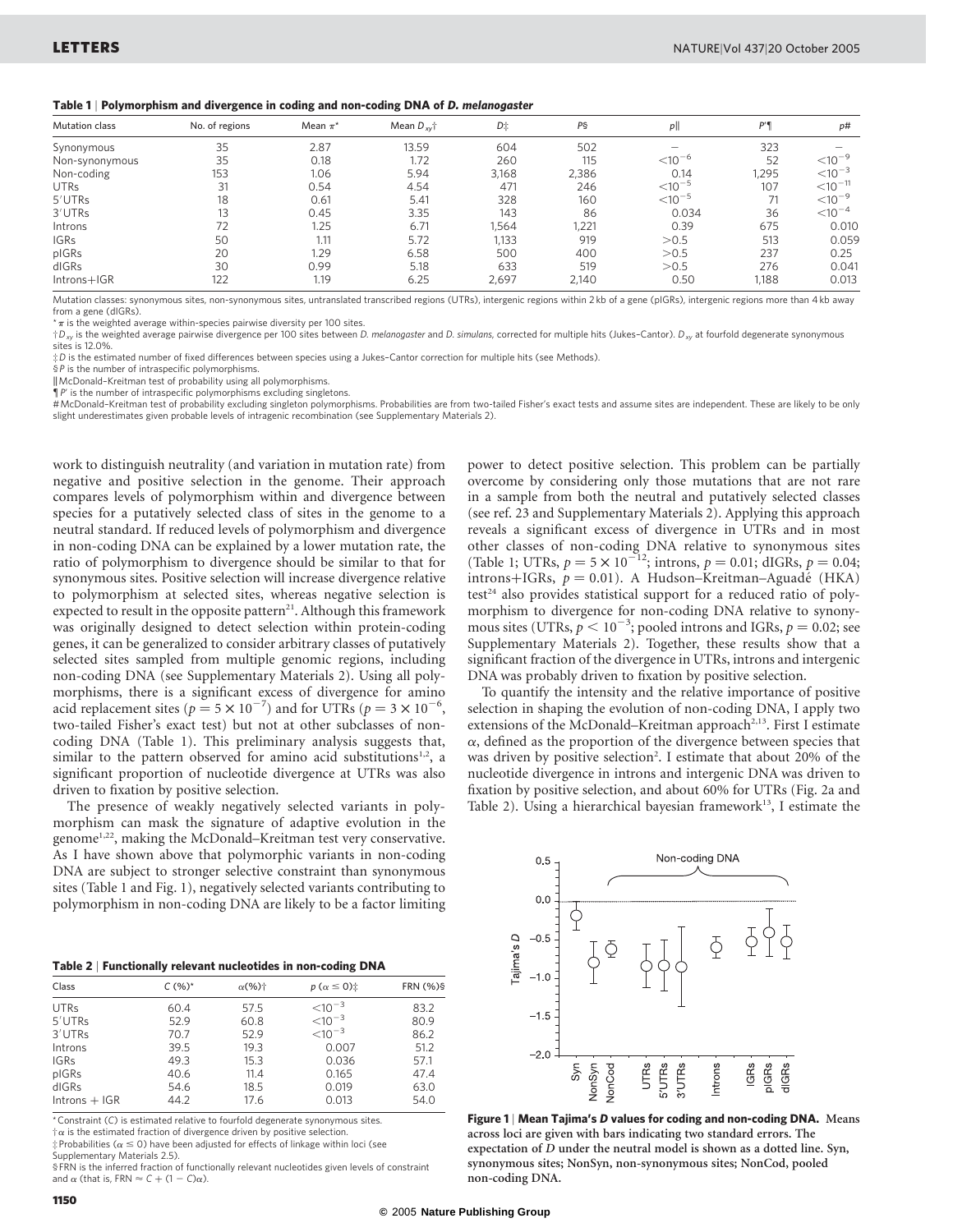selection intensity on non-coding DNA (including UTRs, introns and IGRs) to be positive and significantly different from zero in most cases (Fig. 2b; Supplementary Materials 3). As this bayesian approach assumes that segregating and fixed variants are subject to the same direction and intensity of selection, it is likely to underestimate the magnitude of  $2N_e s$  (the intensity of selection) for nucleotide substitutions fixed by positive selection (see Supplementary Materials 2).

Evidence that a significant fraction of non-coding DNA is functionally important is emerging from a variety of comparative genomic studies. However, my finding of a large fraction of positively selected divergence implies that 'evolutionary constraint' will substantially underestimate the fraction of functionally relevant nucleotides because it ignores the contribution of positively selected mutations to divergence. For the example of UTRs, I estimate evolutionary constraint to be 60%. However, as 58% of the observed divergence was positively selected, this implies that 83% of nucleotides in UTRs are in fact functionally relevant. Likewise, the fraction of functionally relevant nucleotides in introns and IGRs is likely to be about 10–20% higher than suggested by levels of constraint alone (Table 2).

How frequent is adaptation in the Drosophila genome? Rough calculations (see Supplementary Materials 4) suggest that there has been about one adaptive amino acid substitution every 20 years since the split of *D. melanogaster* and *D. simulans* (see also ref. 2). Although this is substantial, consider that the total number of sites contained in





introns, intergenic regions and UTRs far outweighs the number of codons in the Drosophila genome<sup>25</sup>. I estimate that UTRs alone contribute as much to adaptive divergence between species as do amino acid changes, and the summed contribution of non-coding DNA to adaptive divergence could easily be an order of magnitude larger. These findings support previous intuitions<sup>4,5</sup> about the great importance of regulatory changes in evolution.

## **METHODS**

Data. All loci used in this study, previously published or newly collected, are X-linked genomic fragments, with a sample size of 12 D. melanogaster alleles sampled from a population in Zimbabwe, and a single *D. simulans* sequence. For coding DNA (synonymous and non-synonymous sites), I collected polymorphism and divergence in 31 coding regions selected randomly with respect to gene function, and 51 non-coding regions (27 intergenic and 24 untranslated transcribed regions). Information about these 82 loci and primers used can be found in Supplementary Materials 1. I used polymerase chain reaction (PCR) to amplify 700–800-bp regions from genomic DNA extracted from single male flies, removed primers and nucleotides using exonuclease I and shrimp alkaline phosphatase, and sequenced the cleaned product on both strands using Big-Dye (Version 3, Applied Biosystems). Sequences were collected on an ABI 3730 capillary sequencer and were aligned and edited using the program Sequencher (Gene Codes).

To the 82 regions surveyed above, I added previously published data for loci that had the same sample size ( $n = 12$  flies) and were surveyed in similar samples from Zimbabwe<sup>26,27</sup>. A number of the previously published loci<sup>26</sup> had to be functionally reassigned when compared to Release 4 of the annotated D. melanogaster genome (http://flybase.bio.indiana.edu/annot/dmel-release4. html). I excluded any loci in regions of reduced recombination (see below). Previously published loci fitting these requirements were processed into 106 fragments (4 coding, 7 UTR, 23 intergenic and 72 intron). Thus, the total number of regions surveyed in this analysis is 188. Alignments for each locus are available upon request. A reciprocal best-hit BLAST protocol was used to confirm that the regions compared between D. melanogaster and D. simulans are indeed orthologous. Extra gaps were introduced into some alignments in regions that were particularly difficult to align. This procedure is likely to upwardly bias estimates of constraint, but is conservative with respect to detecting positive selection.

Analyses. The estimated number of synonymous sites, non-synonymous sites, average pairwise diversity  $(\pi)$ , average pairwise divergence  $(D_{xy})$ , as well as counts of the number of polymorphic sites (P) were performed using DnaSP software (version 4; http://www.ub.es/dnasp/) and Perl code written by P.A. The number of divergent sites (D) was estimated as  $D_{xy} - \pi$  using a Jukes–Cantor correction for multiple hits. Multiply hit sites were included in the analysis but insertion–deletion polymorphisms and mutations overlapping alignment gaps were excluded. Derived mutations were polarized using a single D. simulans sequence and assuming standard parsimony criteria. Tajima's D value<sup>20</sup> was estimated from the number of polymorphisms and  $\pi$ .

In this study, I assume that synonymous sites are more neutral than putatively selected classes of sites (see Supplementary Materials 2.2). I separated noncoding DNA into subclasses that I expected a priori to experience different selection pressures: 5' and 3' untranslated transcribed regions (UTRs), introns, intergenic regions within 2 kilobases (kb) of a gene (proximal intergenic regions, pIGRs), and intergenic regions further than 4 kb from the nearest gene (distal intergenic regions, dIGRs). My sample of intron fragments is biased towards introns larger than the median intron size (86 bp) (ref. 28), making estimates of constraint higher than expected with a random sample of introns<sup>14</sup>. However, 95% of intronic DNA is contained within introns longer than the median size<sup>28</sup>, and thus my estimate reflects levels of constraint for most intronic DNA in the genome.

For comparisons of polymorphism and divergence between synonymous sites and non-coding DNA, it was necessary to pool sites in each class. I estimate evolutionary constraint relative to fourfold degenerate synonymous sites using the approach in ref. 15, except that I pooled classes of sites and used a Jukes– Cantor correction for multiple hits<sup>19</sup>. Given differences in base composition between coding and non-coding regions, I investigated possible differences in mutations rates owing to the 16 possible adjacent-base contexts of nucleotides (suggested by A. Kondrashov). There was no significant effect of adjacent-base context on rates of divergence (see Supplementary Materials 5).

I estimate the proportion of divergence driven by positive selection $1,2$  as  $\alpha = 1-(D_{S}P_{X}/D_{X}P_{S})$ , where S denotes synonymous (that is, putatively neutral) sites, X denotes putatively selected sites, and  $D = \sum_{i=1}^{n} D_i$  and  $P = \sum_{i=1}^{n} P_i$ ,